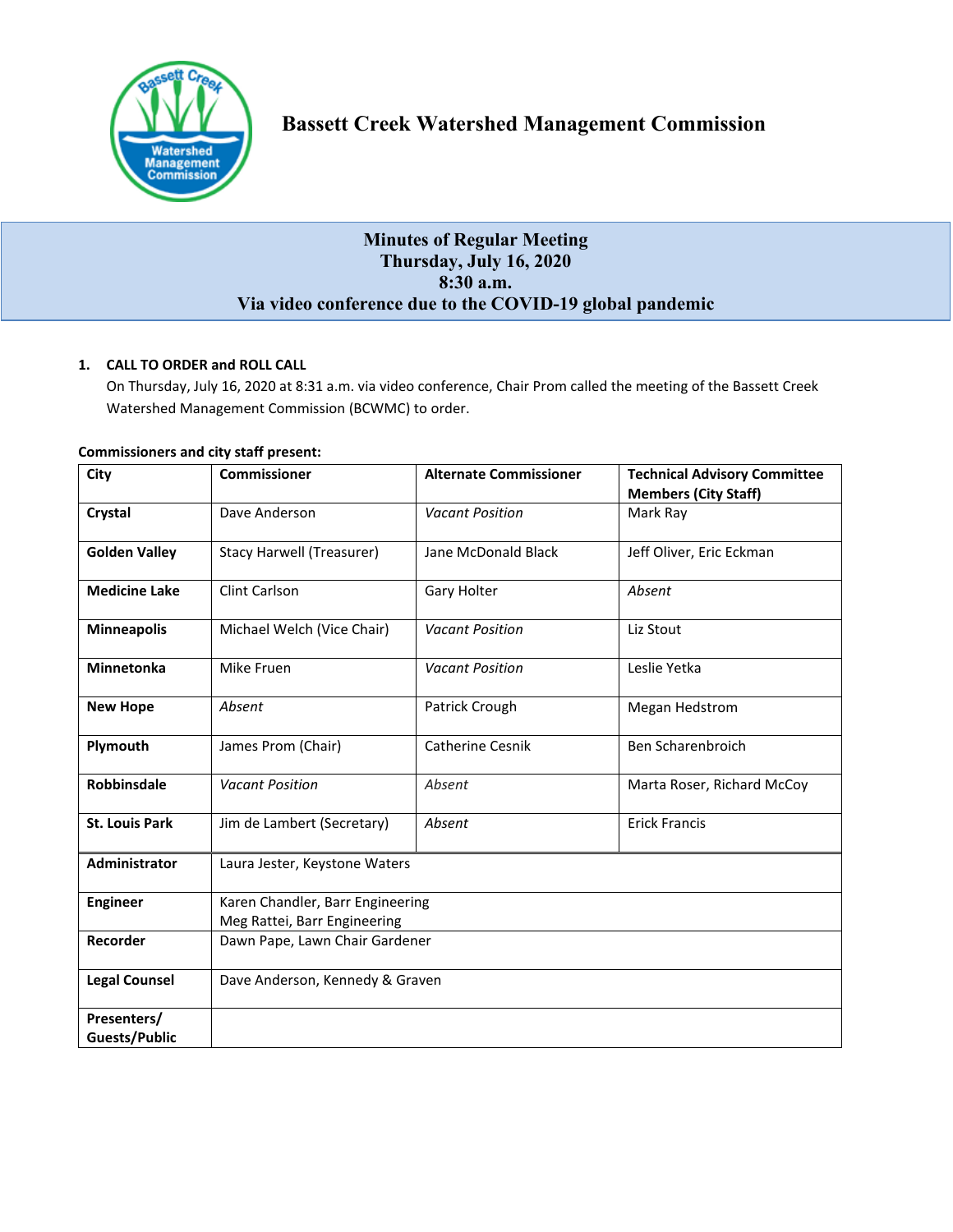# **2. PUBLIC FORUM ON NON-AGENDA ITEMS**  None.

# **3. APPROVAL OF AGENDA**

**MOTION:** Commissioner Harwell moved to approve the agenda. Commissioner Welch seconded the motion. Upon a rollcall vote, the motion carried 7-0, with the cities of New Hope and Robbinsdale absent.

# **4. CONSENT AGENDA**

The following items were approved as part of the consent agenda: June commission meeting minutes, July financial report, payment of invoices, approval of salt symposium registration reimbursement for Alternate Commissioner Cesnik, and 1230 Angelo Drive Shoreline repair project in Golden Valley.

The general and construction account balances reported in the July 2020 Financial Report are as follows: Checking Account Balance **720,492.14** and 720,492.14

| TOTAL GENERAL FUND BALANCE                | 720,492.14     |
|-------------------------------------------|----------------|
| TOTAL CASH & INVESTMENTS ON-HAND (7/8/20) | 4,021,241.64   |
| CIP Projects Levied - Budget Remaining    | (4,542,135.65) |
| <b>Closed Projects Remaining Balance</b>  | 1,585,555.67   |
| 2015-2018 Anticipated Tax Levy Revenue    | 2.288.14       |
| 2019 Anticipated Tax Levy Revenue         | 4,953.76       |
| Anticipated Closed Project Balance        | 1,592,797.57   |

**MOTION:** Commissioner Welch moved to approve the consent agenda with the exception of item 4E which is to be added to the business agenda as 5F. Commissioner Anderson seconded the motion. Upon a rollcall vote, the motion carried 7-0, with the cities of New Hope and Robbinsdale absent.

[Alternate Commissioner Crough, New Hope, joins meeting.]

# **5. BUSINESS**

# **A. Receive Update on Main Stem Lagoon Dredging Project and Maximum Levy Discussions**

Administrator Jester provided an update on recent discussions regarding the maximum levy and the Main Stem Lagoon Dredging Project. She noted that Minneapolis Park and Rec Board staff are supportive of the project, they may be able to assist with certain grant applications, that the project fits into the park's master plan, that MPRB may be able to contribute capital funds in 2023, and that they would provide access and permits. She also noted the MPRB staff indicated they may not have the staff capacity to implement the project in the next few years and that since there is no structure to own or maintain with this project, it may be a good opportunity for the Commission to implement the project rather than a city or partner.

Administrator Jester reported on a recent discussion with Bill Emory, Hennepin County Commissioner Fernando's Policy Aide. She noted that a meeting with Commissioner Fernando is arranged for July 30<sup>th</sup> and that Mr. Emory indicated that although Commissioner Fernando is extremely supportive of the BCWMC and its work, it would be difficult to support such an increase in levy amounts right now. She noted that many county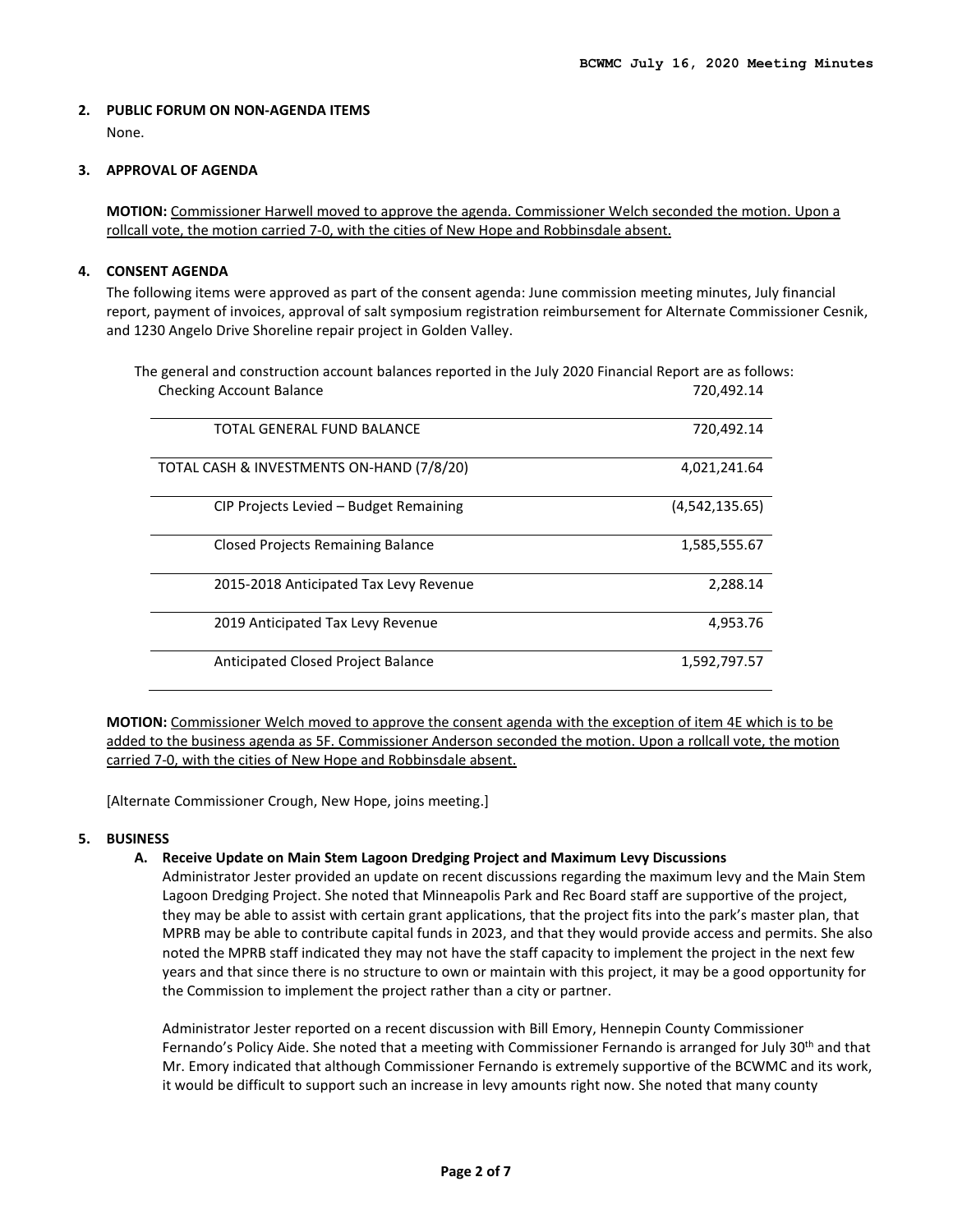commissioners are hoping to have no increase in the 2021 tax levy over 2020 levels, or perhaps to even lower the levy.

Administrator Jester then reviewed another option for keeping the levy at or just below the current level, while still implementing the lagoon dredging project starting in 2021: spreading the cost of the project over 4 years instead of 3 years and using more Closed Project Account funds in 2021.

There was some discussion about grant opportunities and the fact that one state grant cannot be used to match another state grant or state funding. Commissioner Harwell stated that she liked the four-year option because it takes the financial situation into account, but also implements the project in phases.

Commissioner Welch brought up that even though Hennepin County Environmental Response Funds (ERF) haven't historically been used for this type of project, it would be worth checking with ERF staff before meeting with Commissioner Fernando. There was further discussion about logistics and talking points for the meeting with Commissioner Fernando.

**MOTION:** Commissioner Harwell moved to include the new option of funding the Main Stem Lagoon Dredging Project over four years, using \$500,000 of Closed Project Account funding in 2021, and keeping the levy under \$1.5M. Alternate Commissioner Crough seconded the motion.

There was further discussion about the "Plan B," or secondary option that Commissioner Fernando may be able to support, particularly for the Hennepin County Committee of the Whole meeting on August 4th. There was discussion about possibly drafting a formal statement from the Commission recognizing budget constraints and the financial crisis.

Commissioner Welch volunteered to make the presentation at the meeting with Commissioner Fernando. Chair Prom and Administrator Jester were authorized to revise the levy request. There was discussion about the contingency amount of 30% (of construction costs) included in the total project cost and the fact that spreading the cost over four years might increase the overall cost, but most likely within the contingency amount.

VOTE: Upon a rollcall vote, the motion carried 8-0, with the city of Minnetonka absent.

# **i. Consider Submitting Application for Clean Water Fund Competitive Grant**

Administrator Jester noted that grant applications for the competitive Clean Water Fund grant are due August 17<sup>th</sup> and relayed her recent conversations with BWSR staff. She noted that dredging for BMP maintenance is not fundable, but that BWSR staff agreed this project might be considered for funding because the lagoons were not designed as BMPs. Commissioner Welch stated the Hennepin County Environmental Response Funds and the county's Opportunity Grants should be the first priority for grant applications. He noted the Clean Water Funds don't typically fund dredging projects.

Commissioner Engineer Chandler noted that DNR funding is unlikely since the dredging wouldn't decrease flooding or increase flood storage by a significant amount. There was consensus not to move forward with a Clean Water Fund grant application, but to continue looking into other grant opportunities, including working with MPRB staff on the possibility of historical preservation funds, pursuing BWSR watershed based implementation funds, and Hennepin County Opportunity grant funds. Alternate Commissioner McDonald Black noted the significance of the MPRB ranking of Theodore Wirth Park as its #1 Equity Park.

# **B . Review Report and Receive Presentation of North Branch Bassett Creek 2018-2019 Water Quality and Biotic Index Monitoring Results**

Commission Engineer Chandler introduced Meg Rattei, a Senior Biologist at Barr Engineering. Chair Prom requested that commissioners hold questions until the end of the presentation.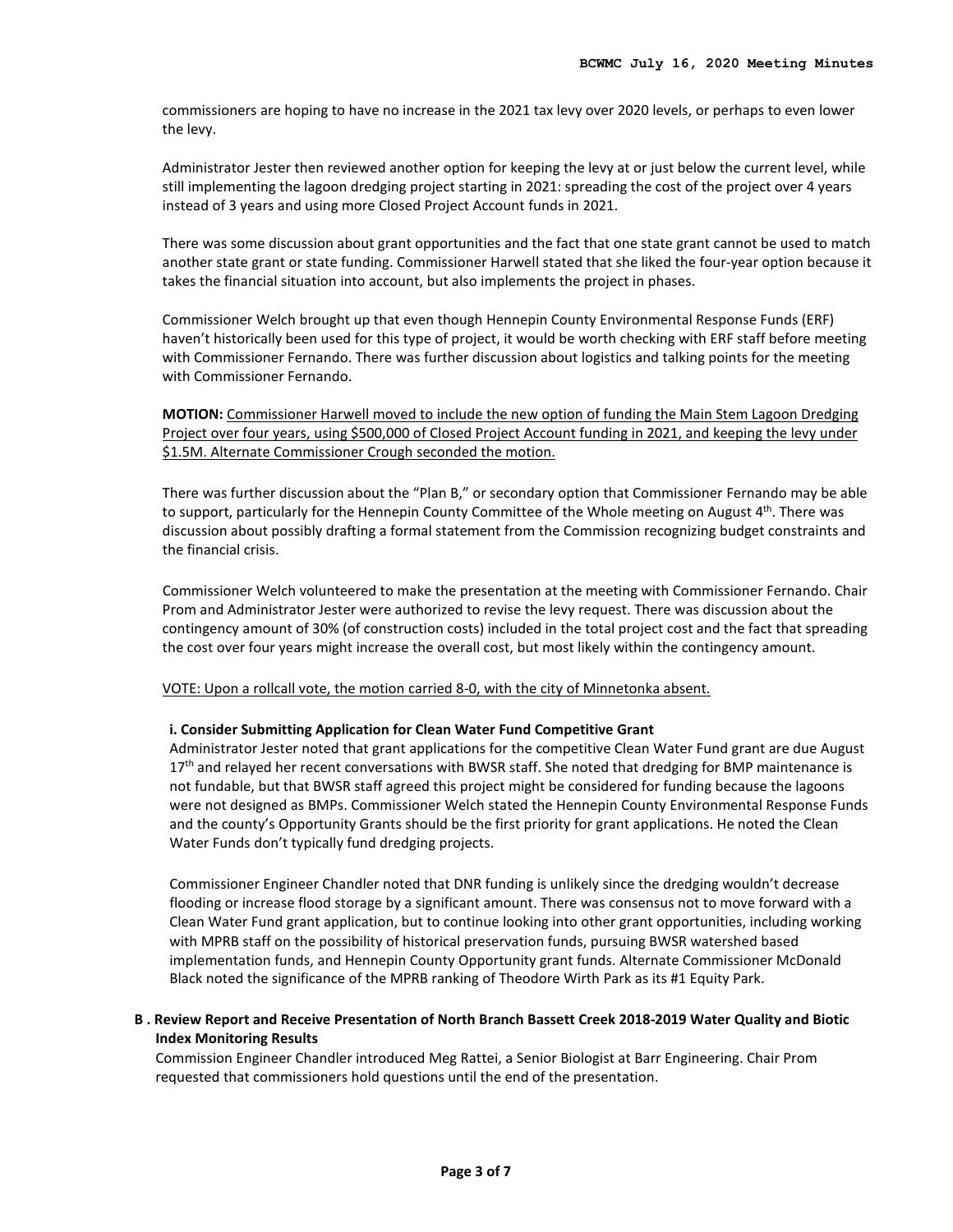Ms. Rattei gave a presentation on the results of monitoring in the North Branch Bassett Creek, noting it was the first stream to be monitored as part of the Commission's new stream monitoring program. As of 2018, the BCWMC monitoring program includes monitoring streams not only for biota, but also for water quality and flow. In order to spread out costs, only one stream is monitored at a time. The monitoring occurs over a two-year period. The North Branch Bassett Creek was monitored in 2018 and 2019 including the collection of 30 samples split between storm sampling with an automatic sampler and baseflow sampling with grab samples. Ms. Rattei presented the results.

Average stream flow was 2.9 and 5.4 cubic feet per second in 2018 and 2019, respectively. The stream met MPCA standards for temperature, metals, and stream eutrophication, but failed to meet standards for chlorides and total suspended solids. The stream also failed to meet the MPCA numerical standard for E. coli bacteria in 2018 and 2019, but the MPCA requires collection of a minimum number of samples within a 10-year period before determining impairment. Since the number of samples collected was less than the required minimum, not enough data was collected to determine impairment.

Between 1980 and 2018, the BCWMC collected benthic macroinvertebrates (aka bottom-dwelling organisms) from the North Branch of Bassett Creek on 11 occasions. The purpose of the sampling was to evaluate water quality and detect changes over time. The 2018 monitoring program sampled for macroinvertebrates and assessed habitat.

Three biotic indices were used to assess the macroinvertebrate data: Hilsenhoff Biotic Index (HBI), Invertebrate Community Index (ICI), and Macroinvertebrate Index of Biotic Integrity (M-IBI). The MPCA developed the M-IBI and added it to Minnesota's water quality standards to help identify biologically impaired rivers and streams.

Ms. Rattei reported that biological scores improved slightly in 2015, likely due to implementation of Commission stream restoration projects, but that the 2018 Hilsenhoff Biotic Index (HBI) and Invertebrate Community Index (ICI) scores were generally consistent with past values. She reported that none of the locations monitored from 2006 through 2018 met the MPCA M-IBI impairment standard and poorer M-IBI scores were documented at the North Branch in 2018. Thus, the North Branch of Bassett Creek would be considered biologically impaired. The 2018 decrease in score may be due to the negative impacts of increased flow and increased pollutant loading during a major precipitation event that occurred 2 weeks prior to collection of the 2018 macroinvertebrate samples.

Because the North Branch of Bassett Creek is biologically impaired and failed to meet MPCA standards for total suspended solids, chlorides, and E. coli bacteria from 2018 through 2019, it is recommended that BCWMC continue to assess and monitor the North Branch of Bassett Creek and continue education to reduce chloride use in the watershed.

Commissioner Welch asked about the need to analyze for parameters that don't have MPCA standards. Ms. Rattei noted those parameters are measured because the data are used to calculate values for some other parameters with standards. Chair Prom asked why more bacteria samples weren't collected in order to meet the monitoring requirements to determine impairment. Ms. Rattei noted that bacteria samples can only be done through grab sampling and that it is expensive to collect grab samples. She also noted that the E. coli standard is an aggregate of samples over 10 years, so there is still time to collect the appropriate number of samples within that time frame.

There was discussion about chloride state standards vs. total suspended solids standards. Commissioner Harwell asked why macroinvertebrates were collected only 2 weeks after a major flooding event. Ms. Rattei replied that early October is typically the best time to collect bug samples and there wasn't room in schedule to collect them later. Commissioner Harwell stated the need for actual projects and programs for chloride reduction in addition to education. There was a brief discussion about using volunteers for E. coli collection and other opportunities for collaboration.

# **C. Review Report and Receive Presentation of Main Stem Bassett Creek Biotic Index Monitoring Results**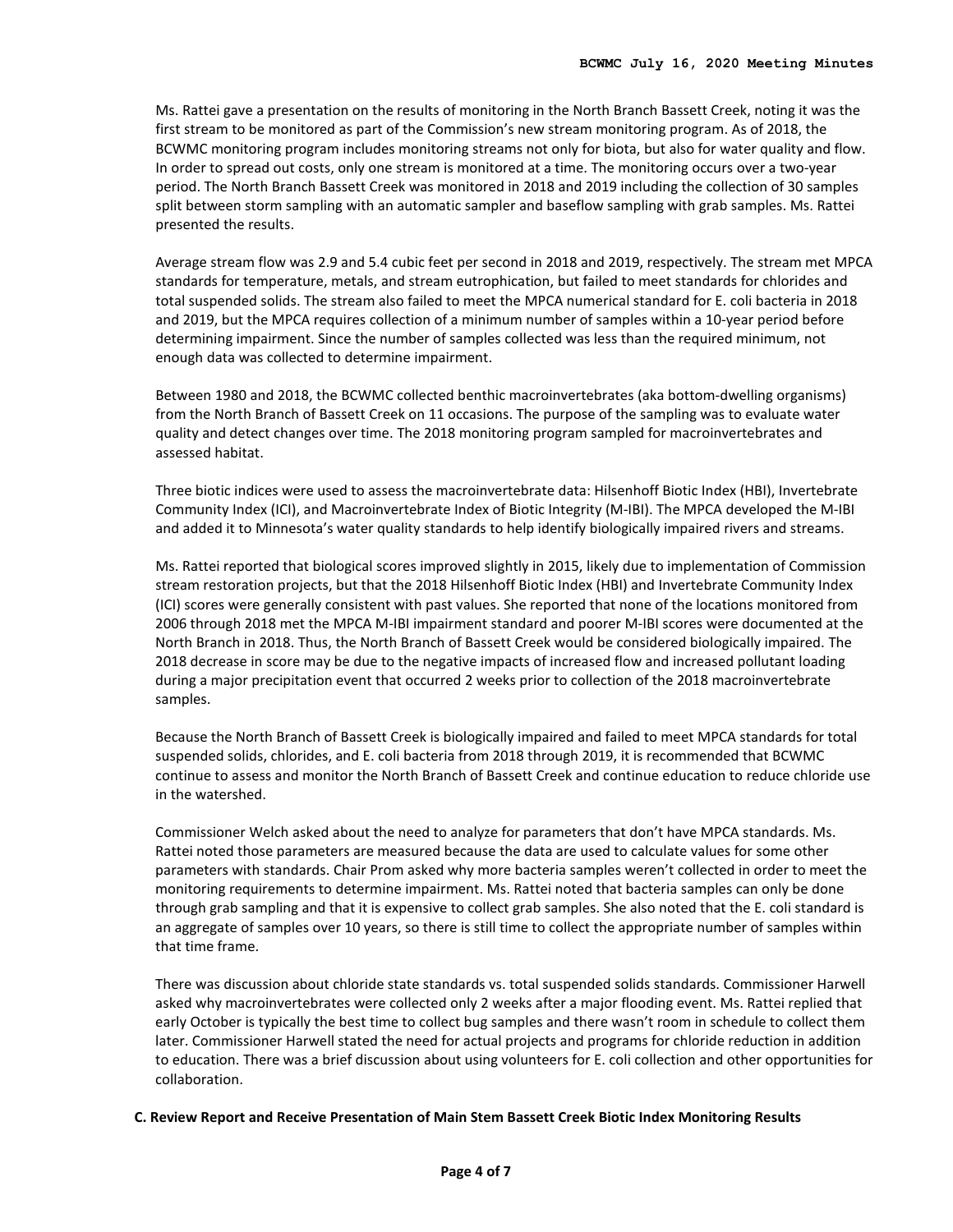Ms. Rattei continued with a presentation on the biological monitoring of the Main Stem of Bassett Creek. Administrator Jester noted that the Commission relies on the water quality and flow data from the WOMP station, which is reported by Met Council and not included here.

Between 1980 and 2018, the BCWMC has collected data on biota and habitat from the Main Stem of Bassett Creek on 11 occasions in order to evaluate water quality and detect changes. In 2018, the BCWMC monitored the Main Stem of Bassett Creek at two locations: 1) east of Brookridge Avenue, and 2) at Rhode Island Avenue. The Met Council monitored the Main Stem at Irving Avenue in 2018 for both water quality (through the WOMP program) and biota/habitat.

In 2018, a statistically significant trend toward improving HBI scores (indicating improving oxygen conditions) was documented at the Main Stem Irving Avenue location. The improved HBI score at this location appears to have resulted from a Commission 2015 Main Stem stream restoration project which stabilized the stream and reduced sediment from Golden Valley Road to Glenwood Avenue. Sediment contains organic matter, which consumes oxygen during degradation, lowering oxygen levels in the stream. The significant improvement in HBI score documents the improved quality due to the sediment reductions in the stream following completion of the project. The 2018 ICI score from the Main Stem at Irving Avenue and the 2018 HBI and ICI scores from all other Main Stem sampling locations were consistent with past scores.

Improved M-IBI scores were documented at all Main Stem locations in 2018. Consistently improving M-IBI scores were documented at the east of Brookridge location since 2012 and at the Irving Avenue location since 2008. The long-term improvements appear to show the positive impacts of multiple Commission stream restoration projects completed from 2012 through 2018.

Commissioner Welch asked what does this all mean for the Commission's work; how can the data be used to develop policy decisions? Ms. Rattei agreed that it is disappointing that biological standards still aren't met, but that at least the trend is going upwards rather than downwards. The Commission work has been successful, it's just that this is a challenging stream and it is not yet "over the finish line."

Administrator Jester agreed that the Commission should work to better use its data to pinpoint needs and projects.

There was discussion about how the M-IBI standard was developed and where in the state the standard is being met. Commissioners wondered if meeting the standard is even attainable in an urban stream. Ms. Rattei noted that the M-IBI was introduced by the MPCA in 2015 and approved by the EPA in 2018 but that explanations for how it was developed remain unanswered and that outside entities weren't allowed to give input in developing the standards. She did note that biotic scores are very tied to good habitat and that the Commission should continue to find opportunities to improve habitat.

There was further discussion about understanding where the M-IBI standard is being met and the relationship between the Commission's monitoring results and how it does or does not inform projects and policies. Ms. Rattei noted that other watersheds are still trying to determine if investing in biotic assessments is the right thing to do. She offered to gather information on where the M-IBI is being measured and where it's being met or not met across the state.

#### **D. Consider Submitting Resolution for 2021 MAWD Legislative Platform**

Administrator Jester gave an overview of the MAWD request for resolutions and informed the Commission that the proposed resolutions are due September 1<sup>st</sup>. She asked if any Commissioners have ideas.

Commissioner Welch said there is an existing limited liability chloride resolution and we should consider asking for that to be pursued. Commissioner Welch also mentioned considering the Commission's levy structure, noting the MWMO was added to the list of organizations that can levy taxes. Chair Prom indicated his belief that only elected officials should be able to levy taxes.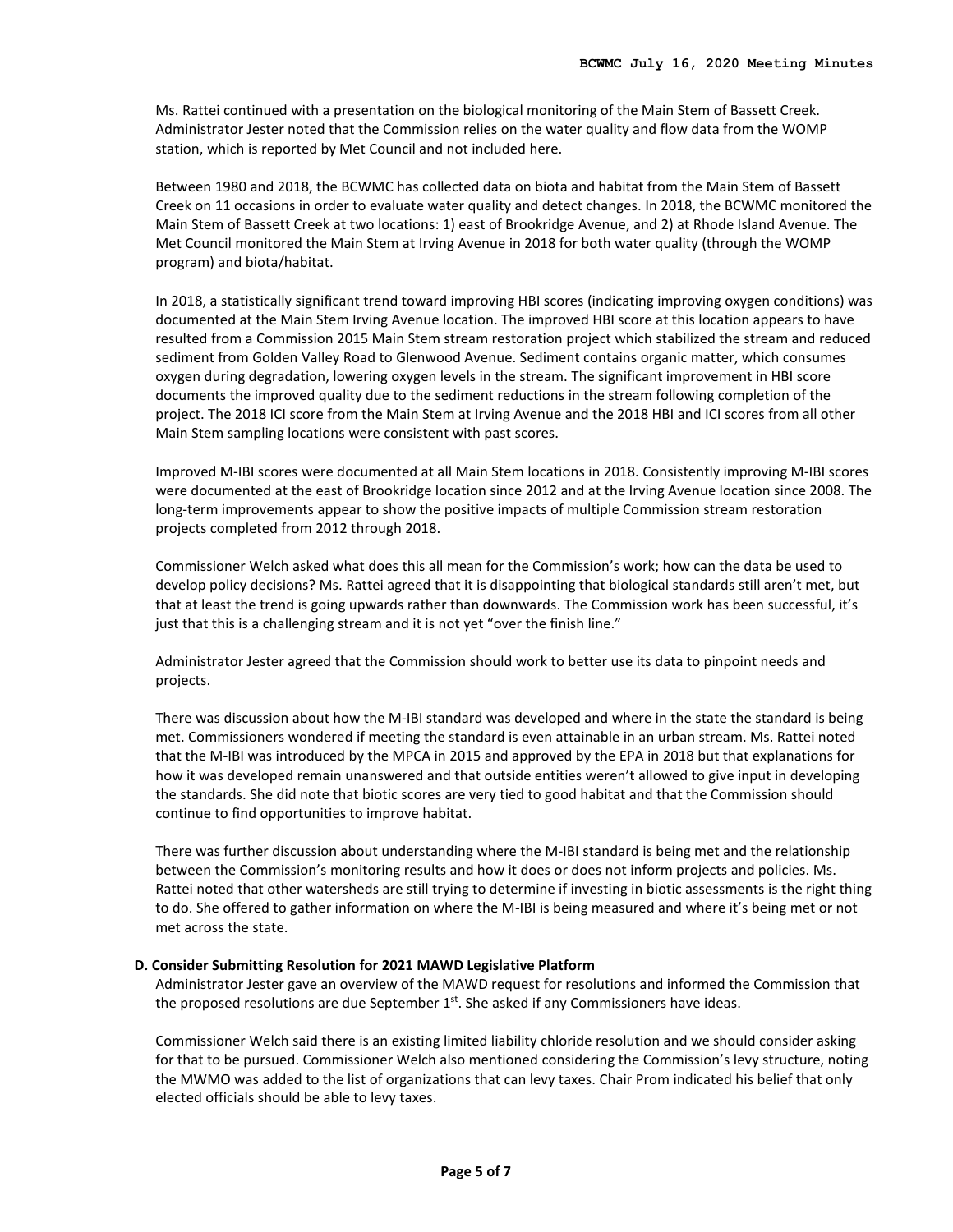Alternate Commissioner McDonald Black asked if MAWD could create a database of M-IBI scores across all watersheds. Commissioner Welch said that idea could be brought to Metro MAWD meeting next week. Commissioner Harwell noted that the Commission should not advocate for lowering a standard, but is interested in a comparison among watersheds.

#### **4E. From Consent Agenda: Approval of Bassett's Creek Park (North) Phase 1 Improvement Project, Minneapolis**

Commissioner Welch asked the identity of the applicant and wondered why there are impervious surfaces in a park. Commission Engineer Chandler noted the Minneapolis Park and Rec Board is the applicant and pointed out that the summary information in the memo states that the impervious surfaces are the trails and sidewalks.

**MOTION:** Commissioner Welch moved to approve the Bassett's Creek Park (North) Phase I Improvement Project. Commissioner Harwell seconded the motion. Upon a rollcall vote, the motion carried 8-0, with the city of Minnetonka absent from the vote.

#### **F. Discuss Meeting Format for August 20th BCWMC Meeting**

Chair Prom shared that he is comfortable with going back to meeting in person. Commissioner Harwell shared that the DNR directive is to work from home. Chair Prom listened to other members and sensed that the majority would like to continue meeting virtually. The August meeting will be via web conference.

# **6. COMMUNICATIONS**

#### **A. Administrator's Report**

i. Medicine Lake Mapping AIS with Drone

Through contract with Hennepin County, a private company is flying specialized drones in hopes of identifying and delineating different AIS in Medicine Lake. So far, results are encouraging. Administrator Jester will keep the Commission apprised of results, when available.

#### ii. Potential Restoration Partnership with Friends of the Mississippi River

Administrator Jester and Commissioner Welch met with members of a Bryn Mawr neighborhood group hoping to better organize restoration near the creek in Bassett's Creek Park including invasive species removal and native plantings. Friends of the Mississippi River (FMR) may also get involved by developing a restoration plan, in cooperation with the MPRB. Administrator Jester reported on a recent meeting with FMR staff on this possibility and will keep the Commission apprised if and when things move forward.

#### ii. Diversity, Equity, and Inclusion Work

Administrator Jester reported that she recently participated in a Metro Watershed Partners meeting on this topic and is working to better understand how the Commission can provide for more inclusion, diversity and equity to address environmental injustices in the watershed.

Administrator Jester also noted that due to Boundary Waters trip, the August meeting packet may be sent/posted one day late. She also reminded commissioners about her agenda memo in the meeting packet which provides a good overview of agenda items.

#### **B. Chair**

Chair Prom commended the Commission for still getting its work done despite the pandemic and holding virtual meetings.

#### **C. Commissioners**

Commissioner Harwell asked if there is anything that can be done to block the spam to her email since she is listed as treasurer. Administrator Jester will look into the possibility of using BCWMC-specific email addresses on the website.

Commissioner Carlson noted that the staff gage at the Medicine Lake dam is missing and asked about the survey of the dam performed by the city last year. Ben Scharenbroich with city of Plymouth said he would investigate the staff gage and noted there wasn't a formal survey report developed but the results were filed.